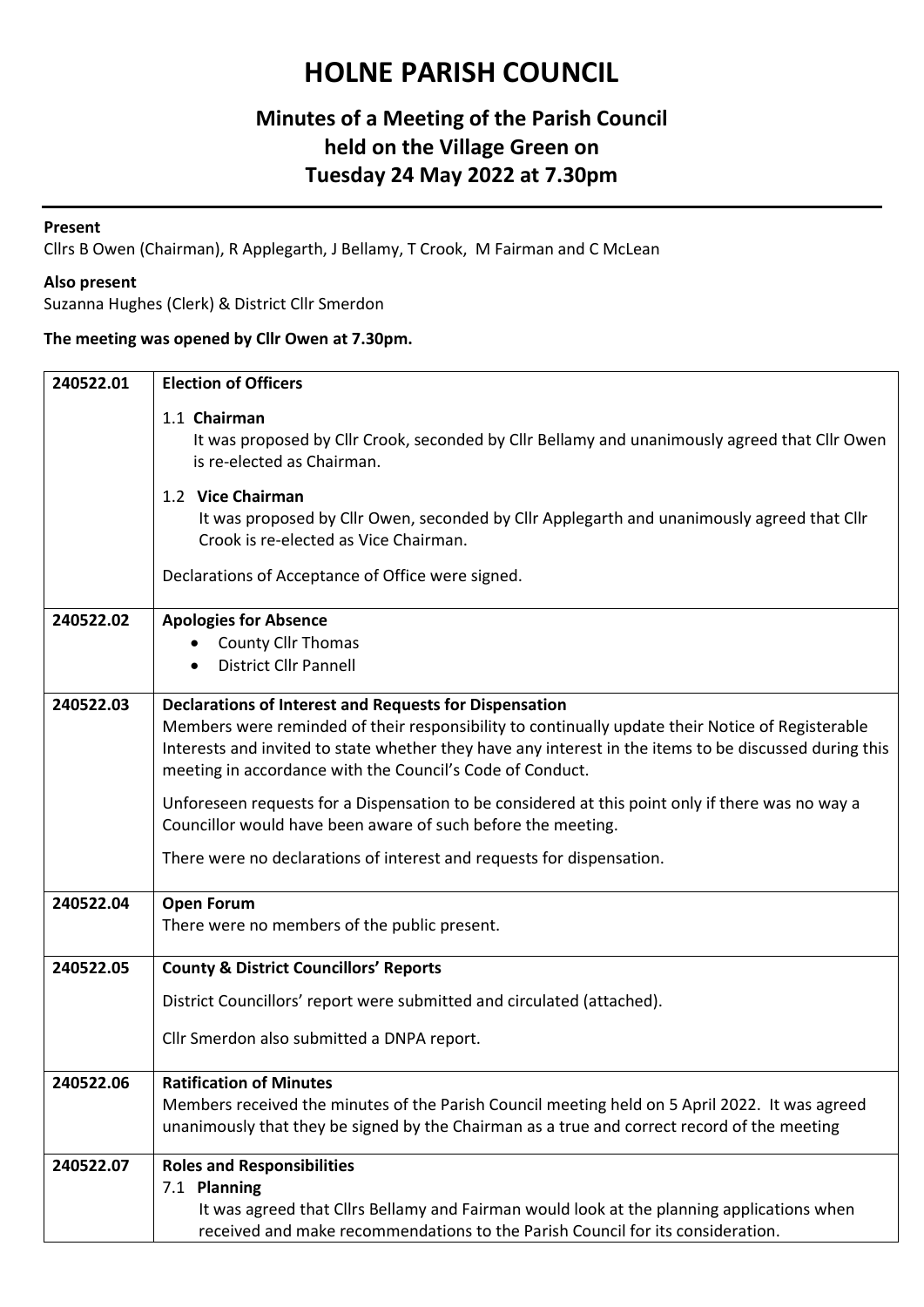|           | 7.2 Playpark<br>It was agreed that Cllrs Owen would represent the Parish Council on Holne Playpark with Cllr<br>Bellamy offering technical support when required.                                                                        |
|-----------|------------------------------------------------------------------------------------------------------------------------------------------------------------------------------------------------------------------------------------------|
|           | 7.3 Village Hall Committee<br>It was agreed that Cllrs Bellamy and Fairman would represent the Parish Council on the Village<br>Hall Committee.                                                                                          |
|           | 7.4 Snow Warden<br>Paul Arrowsmith has agreed to continue as the Parish Snow Warden.                                                                                                                                                     |
|           | 7.5 Tree Warden<br>It was agreed that Ross Gray would continue as Tree Warden.                                                                                                                                                           |
|           | 7.6 Leats Liaison<br>It was agreed that Cllr Applegarth would act as the Leats Liaison Officer.                                                                                                                                          |
|           | 7.7 Website<br>It was agreed that Cllr Crook would look after the Parish Council page of the village website.                                                                                                                            |
|           | 7.8 Defibrillator<br>It was agreed to ask Paul Arrowsmith whether the shop will continue to check the defibrillator.                                                                                                                     |
|           | 7.9 Devon Air Ambulance Night-Landing Site<br>It was agreed that Cllr Applegarth would continue as the guardian of the DAA night-landing<br>site.                                                                                        |
|           | 7.10 Footpaths<br>It was agreed that CIIr Crook would walk the paths and report any matters which need action.                                                                                                                           |
| 240522.08 | <b>Review of Parish Council Governance Documents</b>                                                                                                                                                                                     |
|           | 8.1 Standing Orders<br>Members reviewed the Council's Standing Orders. There were no changes.                                                                                                                                            |
|           | 8.2 Financial Regulations<br>Members reviewed the Council's Financial Regulations. There were no changes.                                                                                                                                |
|           | 8.3 General and Financial Risk Assessment<br>Members reviewed the Council's General and Financial Risk Assessment. Proposed minor<br>amendments relating to the management/control of risk to the Council's assets were agreed.          |
|           | 8.4 Statement of Internal Control<br>Members reviewed the Statement of Internal Control. There were no changes.                                                                                                                          |
|           | 8.5 Fixed Assets Register<br>Members reviewed the Fixed Assets Register. It was noted that the Dot Hills' memorial bench<br>(sited on the village green) was not included on the register and it was agreed to add this (value<br>£500). |
|           | 8.6 Anti-Fraud and Corruption Policy<br>Members reviewed the Anti-Fraud and Corruption Policy. There were no changes.                                                                                                                    |
|           | 8.7 Retention of Documents Policy<br>Members reviewed the Retention of Documents Policy. There were no changes.                                                                                                                          |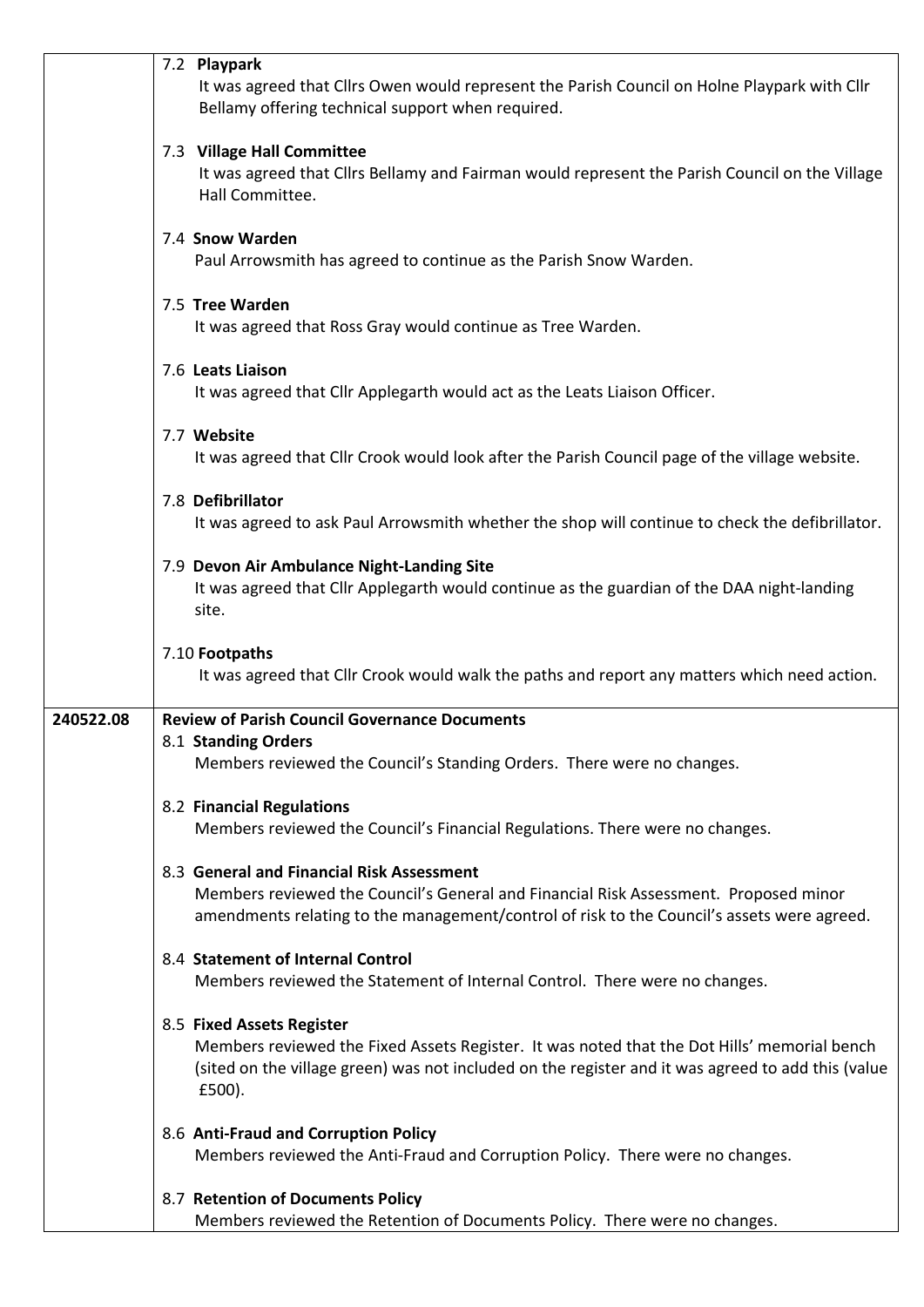|           | 8.8 Equality and Diversity Policy (new)<br>Members received a draft Equality and Diversity Policy. It was agreed to adopt the policy as<br>proposed.                                                                                                                                                                                                                                                                                                                                                                                                                                                                                                                                                                                            |
|-----------|-------------------------------------------------------------------------------------------------------------------------------------------------------------------------------------------------------------------------------------------------------------------------------------------------------------------------------------------------------------------------------------------------------------------------------------------------------------------------------------------------------------------------------------------------------------------------------------------------------------------------------------------------------------------------------------------------------------------------------------------------|
|           | 8.9 Complaints Procedure (new)<br>Members received a draft Complaints Procedure. It was agreed to adopt the policy as<br>proposed.                                                                                                                                                                                                                                                                                                                                                                                                                                                                                                                                                                                                              |
| 240522.09 | <b>Finance and Governance</b><br>9.1 Payments for Approval<br>The following payment was approved:<br>DALC Annual Membership Fee - £67.82<br>Lee Accounting (SW) Ltd - £108<br>Arthur J Gallagher Insurance Brokers Ltd (Insurance) - £443.77<br>$\bullet$                                                                                                                                                                                                                                                                                                                                                                                                                                                                                       |
|           | 9.2 Audit 2021/22<br>9.2.1 Members received and noted the year end bank reconciliation.                                                                                                                                                                                                                                                                                                                                                                                                                                                                                                                                                                                                                                                         |
|           | 9.2.2 Members received and noted the internal auditor's report and agreed that this Council<br>is confident that the internal audit arrangements provided by Lee Accounting (South<br>West) Ltd provides excellent reassurance for the public that the financial systems are<br>robust and fit for purpose and to continue with their appointment as the Internal<br>Auditor to the Parish Council.                                                                                                                                                                                                                                                                                                                                             |
|           | 9.2.3 Members agreed that this Council is exempt from a limited assurance review under s9<br>of the Local Audit (Smaller Authorities) Regulations 2015 and authorised the Chairman<br>and RFO to sign the Certificate of Exemption.                                                                                                                                                                                                                                                                                                                                                                                                                                                                                                             |
|           | 9.2.4 Members completed, authorised the Chairman and Clerk/RFO to sign Section 1 of the<br>Annual Return (Annual Governance Statement 2021/22).                                                                                                                                                                                                                                                                                                                                                                                                                                                                                                                                                                                                 |
|           | 9.2.5 Members received, approved and authorised the Chairman and Clerk/RFO to sign<br>Section 2 of the Annual Return (Accounting Statements 2021/22).                                                                                                                                                                                                                                                                                                                                                                                                                                                                                                                                                                                           |
| 240522.10 | <b>Planning</b><br>10.1 New applications/appeals<br>10.1.1 4 Church Park Cottages, Holne<br>Construction of a conservatory on the front (south east) elevation. Internal<br>alterations to use the exiting garage as habitable accommodation. Removal of the<br>garage doors, installation of new doors and windows in the rear (north west<br>elevation). Application of exterior insulation with render finish.<br>It was noted that this application has been withdrawn.<br>10.1.2 Mill Leat Farm, Holne<br>Conversion of redundant barn to visitor accommodation with 21 sqm extension<br>It was agreed the Cllrs Bellamy and Fairman would have a look at this application and<br>email their recommendation to members.<br>10.2 Decisions |
|           | None                                                                                                                                                                                                                                                                                                                                                                                                                                                                                                                                                                                                                                                                                                                                            |
| 240522.11 | Playpark<br>Members received and noted the Allianz inspection report; no urgent items were listed. It was<br>noted that the two bridges are looking good. The steps still need to be done. Cllr Bellamy would<br>also think about how the trip hazards identified on the report might be rectified and would chase up<br>the ongoing maintenance plan with Earthwrights.                                                                                                                                                                                                                                                                                                                                                                        |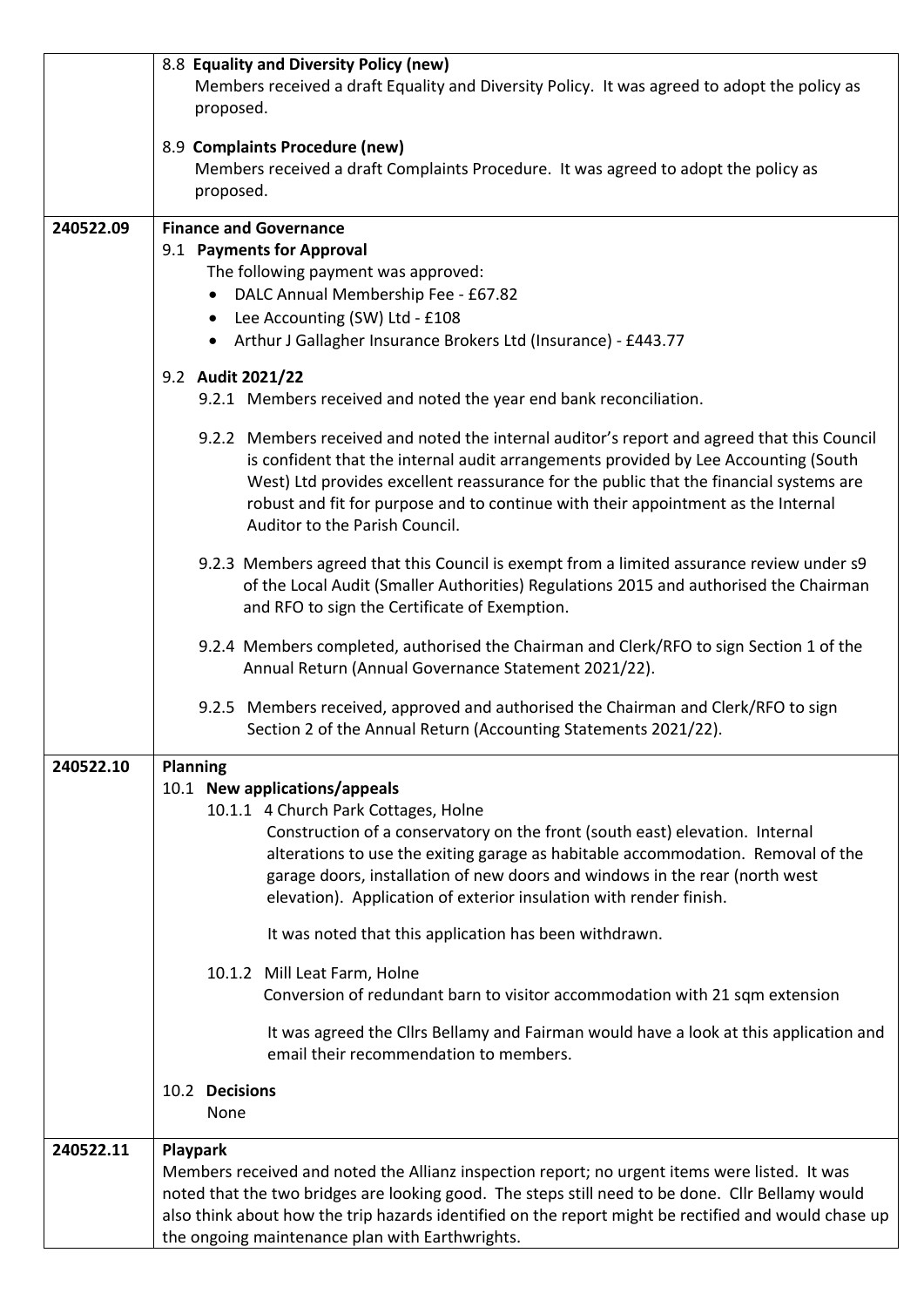|           | There was a brief discussion about molehills. It was concluded that it would be helpful if the       |
|-----------|------------------------------------------------------------------------------------------------------|
|           | contractor could give more notice about when he intends to cut the grass so that the molehills can   |
|           | be flattened in advance. Cllr Fairman offered to speak to the contractor about this.                 |
|           |                                                                                                      |
| 240522.12 | Leats                                                                                                |
|           | There were no new issues reported. There was a brief discussion about a stone which has been         |
|           | positioned in one of the leats to divert water.                                                      |
|           |                                                                                                      |
| 240522.13 | <b>Highways and Footpaths</b>                                                                        |
|           | It was noted that DNPA Ranger, Bill Allen will arrange for the replacement of the two footpath signs |
|           | at Holne Bridge reported last month.                                                                 |
|           |                                                                                                      |
|           | The following matters were reported:                                                                 |
|           |                                                                                                      |
|           | The gates and styles need attention/replacement along the footpath from Langaford to Mill            |
|           | Leat.                                                                                                |
|           | The condition of Watery Lane is also poor. Some trees have fallen and some are overhanging           |
|           | and the surface needs attention.                                                                     |
|           | The Shantys footpath from Great Combe is also in poor condition. The surface needs                   |
|           | attention and two gates need repair.                                                                 |
|           |                                                                                                      |
|           | It was agreed to report these to DNPA Ranger, Bill Allen.                                            |
|           |                                                                                                      |
| 240522.14 | Clerk's or Councillors reports on matters authorised by the Council at previous meetings not         |
|           | otherwise on this agenda                                                                             |
|           | 14.1 The PCC has requested payment of the peppercorn rent (£20) for 2020/21 for Playpark. It was     |
|           | agreed to pay £40 to cover 2021/22 as well.                                                          |
|           |                                                                                                      |
| 240522.15 | Chairman's urgent business for action by the clerk if covered by delegated powers or for inclusion   |
|           | on the agenda of the next meeting                                                                    |
|           | None                                                                                                 |
|           |                                                                                                      |
|           |                                                                                                      |
| 240522.16 | Correspondence                                                                                       |
|           | None                                                                                                 |
| 240522.17 | <b>Date of Next Meeting</b>                                                                          |
|           | It was agreed that June's meeting will be replaced by a walkabout of the village on 14 June.         |
|           | Everyone to meet outside the Village Hall at 7.00pm.                                                 |
|           |                                                                                                      |

………………………………………..

**Cllr B Owen Chairman**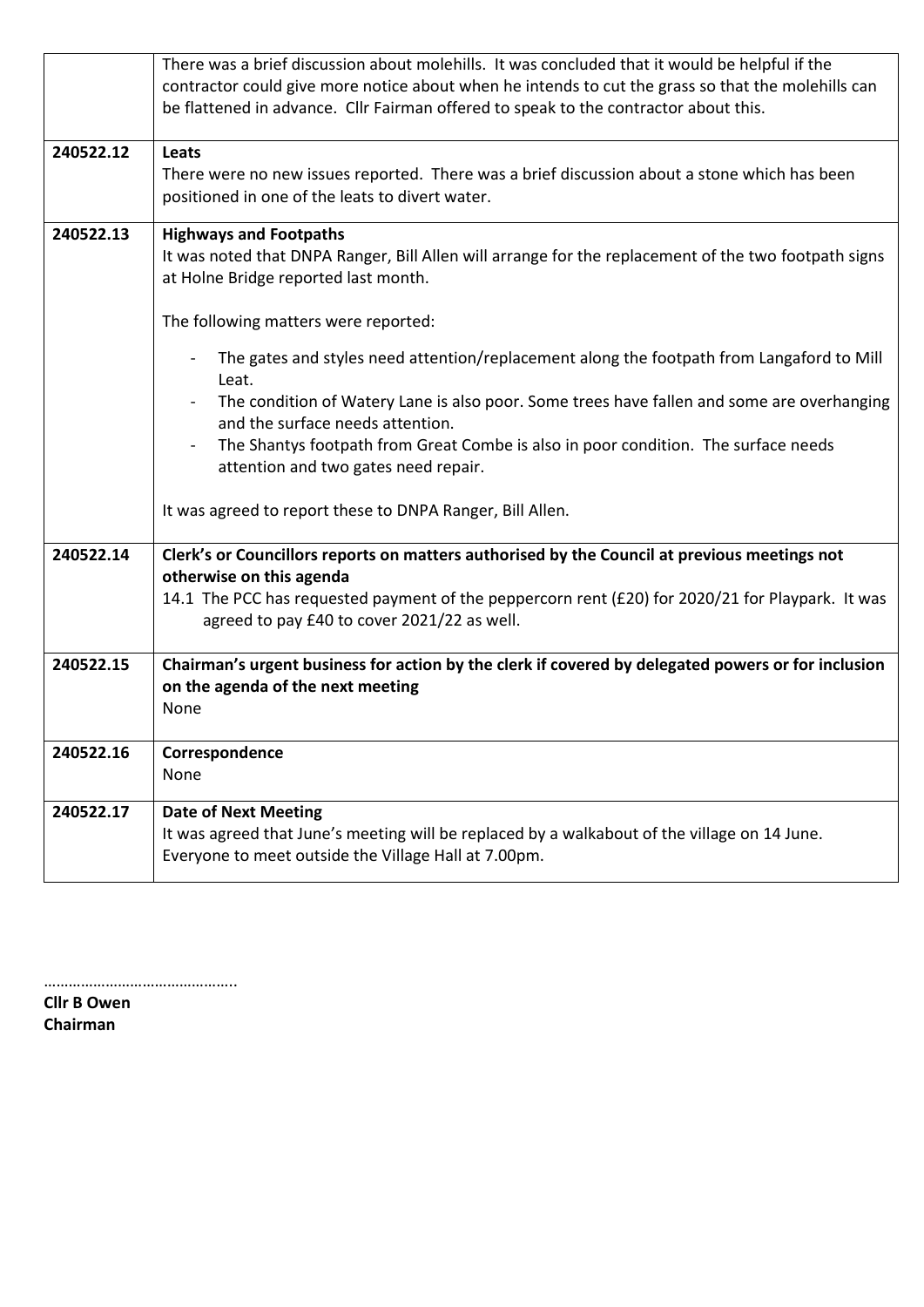# **Parish report from your District Councillors May 2022**

## **Council Chairman for 2022/23**

Congratulations to Cllr Austen, (Ivybridge West) our new chairman, and to Cllr Taylor, (Charterlands) our new vice-chairman for the year ahead following yesterday's Annual Council. A resident of Ivybridge for over 25 years, Cllr Austen previously worked in business before lecturing in accountancy. Cllr Austen is married with two daughters and in his spare time, he enjoys walking on Dartmoor.This is the second time Cllr Austen has been a councillor for South Hams District Council. He was first elected for a four-year period from 1999 to 2003 and was again re-elected to the Council in May 2019.



Cllr Lance Austen is congratulated by the outgoing Chairman Cllr Richard Foss

### **Council Tax Energy Rebate**



Just over 9,000 households who live in Council Tax bands A to D and who paid by Direct Debit on 1 April have now been paid their £150 Council Tax Energy Rebate by South Hams District Council. Despite guidance issued to councils stating that payments should be made by the deadline of 30 September, South Hams District Council knew that their residents needed this extra help as soon as possible.

Staff worked rapidly to set up the systems to those already registered by direct debit, so they could be paid as early as possible. Whereas some councils nationwide have told their residents that they won't receive payment until as late as the September deadline.To date, the Council has issued just over 9,000 payments, which was paid to residents' bank accounts last week.

Those with different direct debit payment dates throughout April will receive similar payments soon. An application form is live on the Council's website, for those who do not pay by Direct Debit, and these will be processed from May.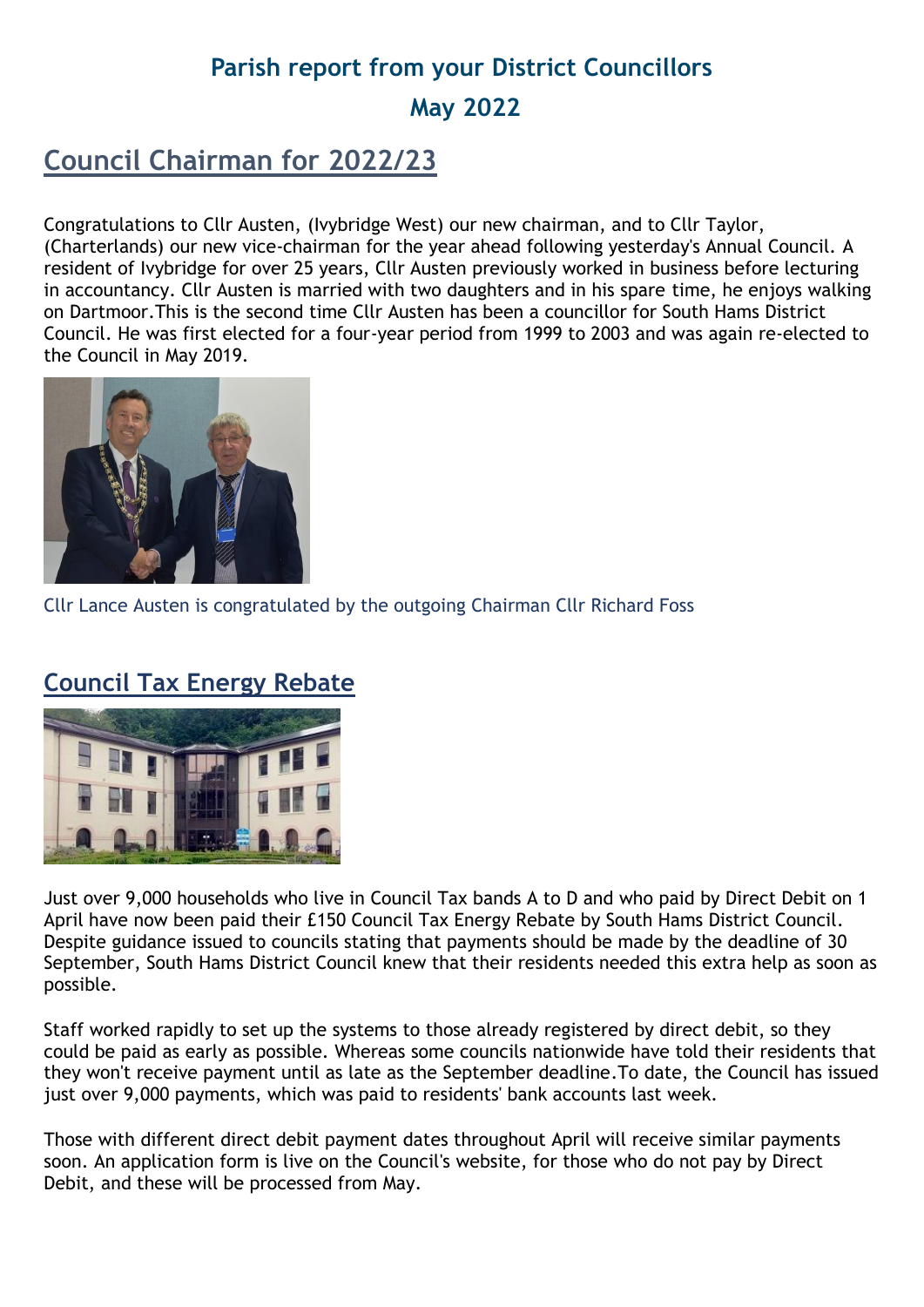### **Solar Panels on South Hams Leisure Centres**

In a meeting on 7 April, the Council's Executive Committee heard about the steady progress being made by the organisation since the approval of its Climate Change and Biodiversity Strategy in December 2020.The goals set in this strategy include reducing the Council's own carbon footprint to net-zero by 2030 and increasing biodiversity on its own land by 10% in 2025.

To back up the organisation-wide efforts to lower carbon emissions, the Executive Committee approved plans to loan Fusion Leisure £500,000 for the installation of solar panels at all four District Council leisure centres.A study on greenhouse gas emissions caused by Council activity was commissioned last year. It showed that the biggest proportion of the organisation's emissions relate to its activities from leased assets, franchising and outsourcing. That includes the four leisure centres.

The installation of the panels will reduce the carbon emissions of the centres by 131 tonnes of carbon dioxide equivalent (tCOe), equivalent to the annual energy emissions of 38 homes.Predictably, the emissions study also found that the reduction in staff travel caused by the pandemic led to a big saving in CO2 released into the atmosphere; a saving of 234 tCOe was made, the equivalent of powering 66 homes for a year.

Many Council staff continue to work remotely, which continues to reduce emissions significantly. To capitalise on these gains made, however, an electric vehicle project is about to begin shifting the Council's fleet of vehicles over to electric power. The project has the potential to save around 160 tCOe per year - the equivalent emissions of 45 homes.

### **Climate Infrastructure Fund launches**



We have launched a new fund to support and boost sustainable infrastructure in the area - and we're inviting applications from the community.

The new Climate Infrastructure Fund has been created to invest in the development of infrastructure related projects to help the South Hams reduce its carbon emissions. Organisations applying can ask for between £1,000 and £25,000 to support their projects.

Feel free to share information on the project to any groups or organisations that you think might be interested - the application process closes on 9 June. To find out more [visit our climate change](https://lnks.gd/l/eyJhbGciOiJIUzI1NiJ9.eyJidWxsZXRpbl9saW5rX2lkIjoxMDEsInVyaSI6ImJwMjpjbGljayIsImJ1bGxldGluX2lkIjoiMjAyMjA1MTMuNTc4NTA5OTEiLCJ1cmwiOiJodHRwczovL3d3dy5jbGltYXRlY2hhbmdlLnNvdXRoaGFtcy5nb3YudWsvY2xpbWF0ZS1pbmZyYXN0cnVjdHVyZS1mdW5kIn0.hW08Heb7VfQWr2GI9KOEeVJsPKofm0jZFnaAlzaI7s4/s/1119924190/br/131272772214-l)  [website.](https://lnks.gd/l/eyJhbGciOiJIUzI1NiJ9.eyJidWxsZXRpbl9saW5rX2lkIjoxMDEsInVyaSI6ImJwMjpjbGljayIsImJ1bGxldGluX2lkIjoiMjAyMjA1MTMuNTc4NTA5OTEiLCJ1cmwiOiJodHRwczovL3d3dy5jbGltYXRlY2hhbmdlLnNvdXRoaGFtcy5nb3YudWsvY2xpbWF0ZS1pbmZyYXN0cnVjdHVyZS1mdW5kIn0.hW08Heb7VfQWr2GI9KOEeVJsPKofm0jZFnaAlzaI7s4/s/1119924190/br/131272772214-l)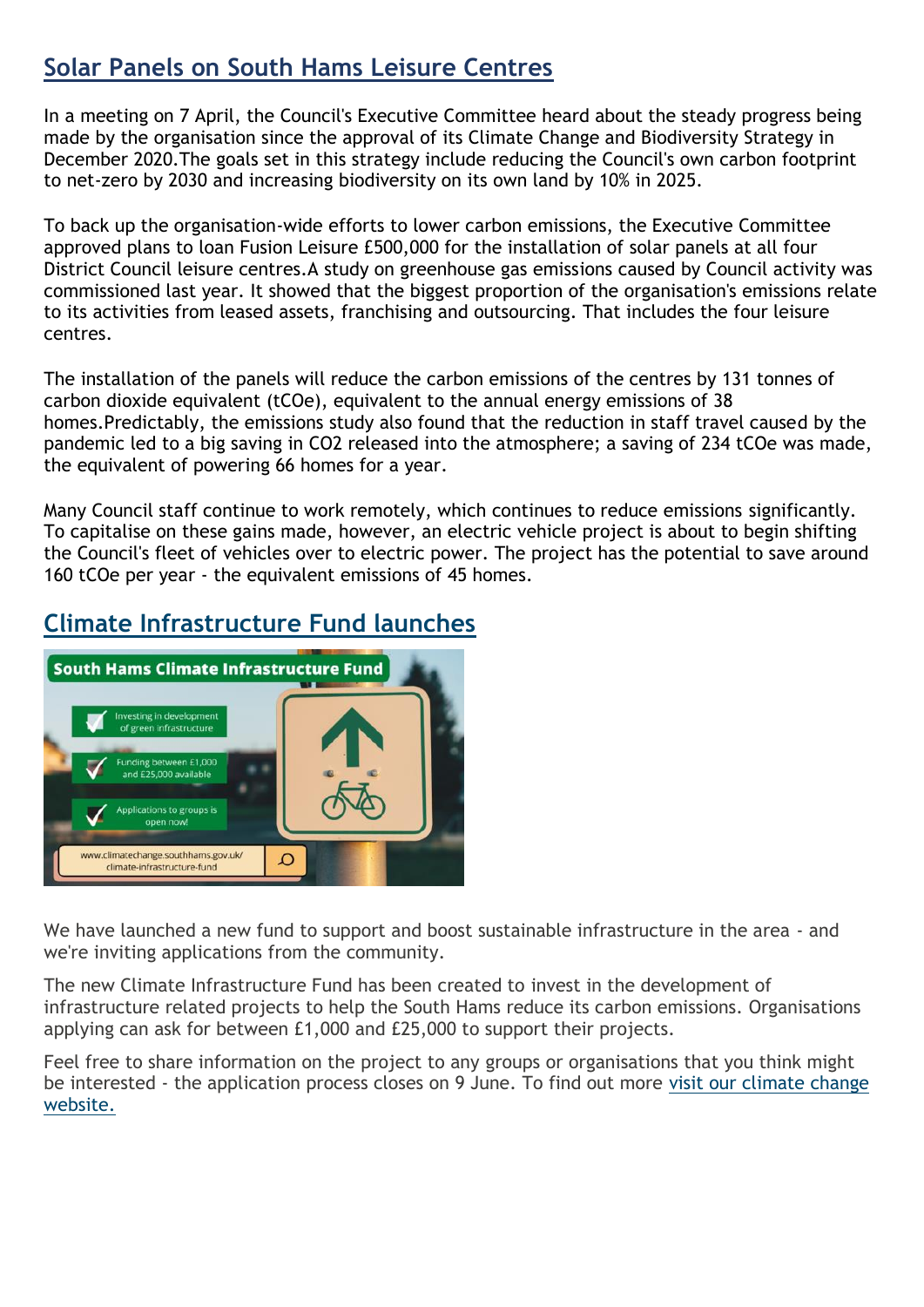### **Ukrainian Refugees**



It's been a busy time leading the district support for the Homes for Ukraine scheme. We are doing all we can to ensure that we rapidly undertake the accommodation checks and are now also undertaking more visits to Ukrainians that have arrived, in order to get some essential financial support to them, and this has been done this week. The total number of host properties successfully matched with Ukrainian guests so far is 61 in South Hams (and the team are also supporting another 34 in

West Devon).

There is of course a time lag in the data being received by the Council from Government. We anticipate the actual number to be higher than this. To date we have undertaken 79% of the accommodation checks we've been notified of; so far we have been informed of 60 Ukrainian guests actually arriving in the South Hams through the scheme.

For each guest arriving through the scheme, the government will provide funding to Councils of £10,500. We are pushing Devon County Council to understand how much of it they will 'top-slice' and therefore how much we have available to fund wrap-around support.

We do however now need to focus on what the longer term wrap-around support looks like. With that in mind, in the past week we have:-

- Arranged a drop in briefing session for Town and Parish Councils to ask any questions on the scheme or to share any steps they are taking to support Ukrainians on a locality basis.
- Worked with Team Devon to develop a series of webinars for Hosts and Sponsors over the coming month. Sophie Cobbledick from our Housing Team continues to play a lead role on the Team Devon work strand.
- Finalised plans with the CVS to deliver signposting, linking up translators to hosts / community groups / other organisations supporting our Ukrainian guests, supporting us in facilitating regular webinars with hosts and guests
- Formally launched the Fusion Leisure Homes for Ukraine free membership offering
- Gone live with our simple online form to enable hosts to sign up to receive their £350 monthly welcome payment.

Anyone wanting to become a sponsor must be able to offer a minimum of six months' accommodation. This can be anything from a spare room to an empty home. They will be eligible for a £350 payment per month, per address. This will not impact benefits or single person Council Tax discounts. Refugees old enough to work are able to claim Universal Credit and those of pension age can receive Pension Credit and Housing Benefit. Anyone offering support that is not accommodation or finance can email the council at [supportforukraine@swdevon.gov.uk](mailto:supportforukraine@swdevon.gov.uk)

Additionally, the Government has published a guide for Ukrainian guests, which includes advice on a whole range of topics including how to access benefits, finding work, etc. This will be available in Ukrainian. The guide can be found at: [https://www.gov.uk/government/publications/welcome](https://www.gov.uk/government/publications/welcome-a-guide-for-ukrainians-arriving-in-the-uk)[a-guide-for-ukrainians-arriving-in-the-uk](https://www.gov.uk/government/publications/welcome-a-guide-for-ukrainians-arriving-in-the-uk)

A recently launched website - [www.devon.gov.uk/supporting-ukraine](https://lnks.gd/l/eyJhbGciOiJIUzI1NiJ9.eyJidWxsZXRpbl9saW5rX2lkIjoxMDEsInVyaSI6ImJwMjpjbGljayIsImJ1bGxldGluX2lkIjoiMjAyMjA0MDguNTYxMzkwNTEiLCJ1cmwiOiJodHRwOi8vd3d3LmRldm9uLmdvdi51ay9zdXBwb3J0aW5nLXVrcmFpbmUifQ.A5TrY-ZHw2bPwjbGUGrs7rsxpS5uxF3WB-NNf5IqMHA/s/1119924190/br/129562152861-l) - is the single point for information in Devon.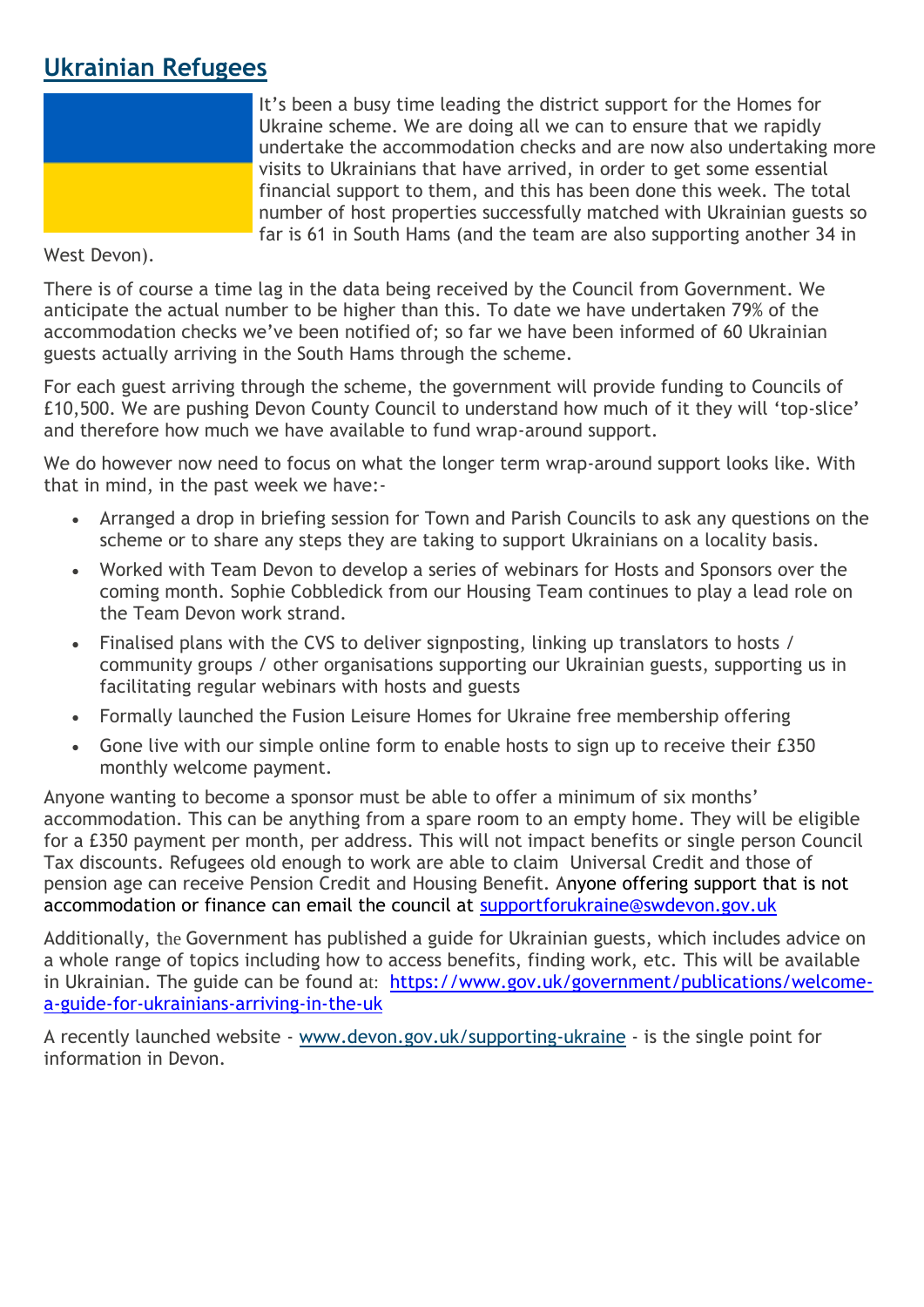### **Waste Update**



Significant disruption to the garden waste collections continue due to staff shortages. These are mainly due to illness and the difficulty in recruiting workers. The waste and recycling collections are fully resourced and are operating as we would wish.

FCC are unable to carry out any recovery of the garden waste as recovery of black bins and recycling is being prioritised.



If a resident's bin is not collected on their scheduled day, we are advising residents to keep their brown bin out until 5pm the following day and if it isn't collected, then to take their bin in and present on their next collection day.

Officers continue to work closely with FCC to ensure as many collections are made as possible, but in order to ensure we can hold FCC to account contractually please encourage all residents to report their missed collection online.



We do not yet know when those areas which have not switched to the box recycling system will do so.

### **New Household Support Fund**



Details are starting to emerge of the government's intentions on this. Last year the funding, which gets allocated to upper tier authorities, had very little guidance. This year the government have stated that 33% of the funding should be spent on supporting children, 33% on pensioners, with the remainder allocated based on local need.

While we are still awaiting final funding allocations, initial Team Devon discussions are proposing that DCC use the children's element as they did last year, to provide additional free school meals and the suggestion is that a one-off payment is made to those of pensionable age in receipt of Council tax support i.e. already in receipt of a benefit. Across Devon that equates to some 19,000 individuals and would result in a payment of around £85.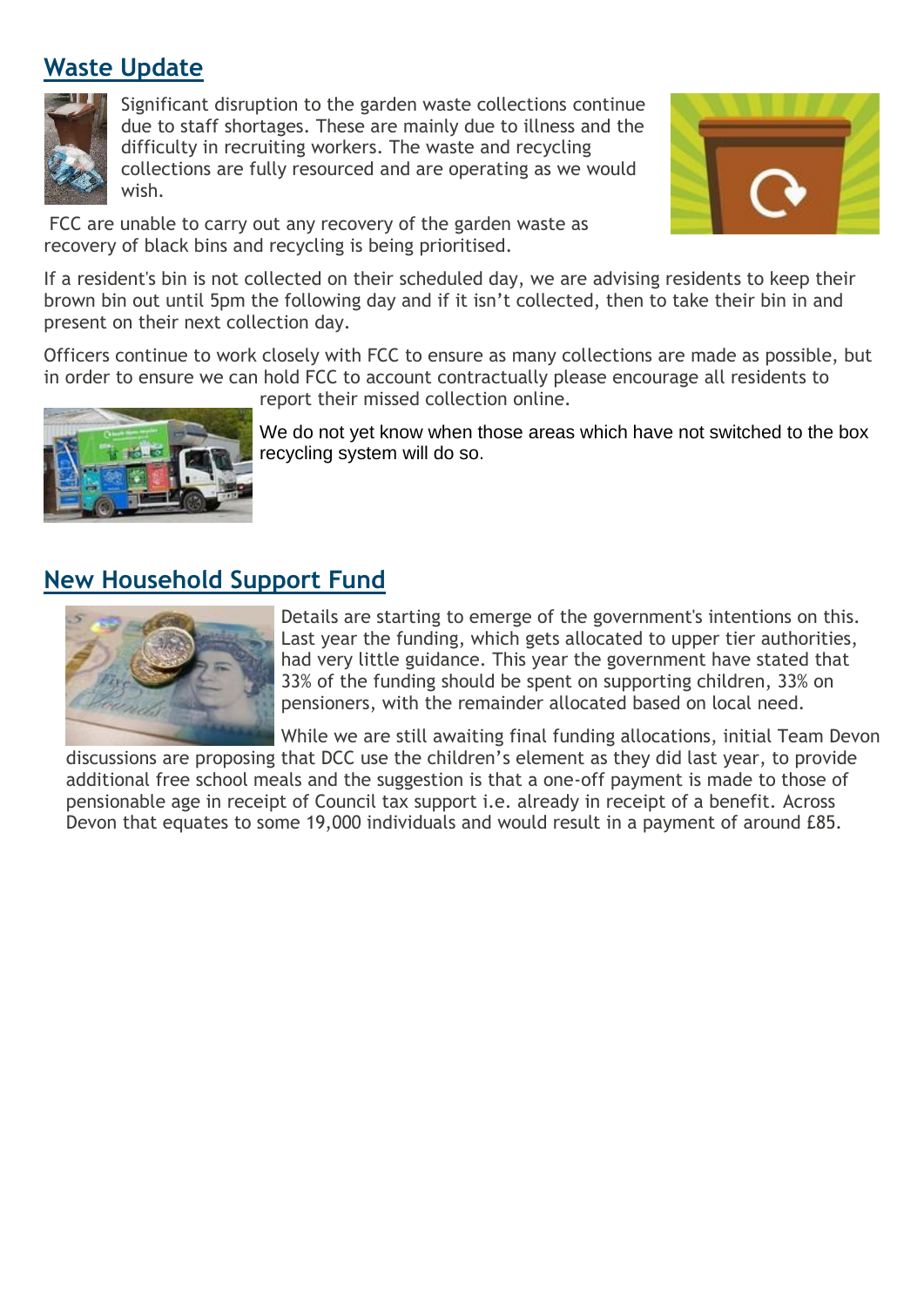### **Additional Funding for the Council**



We have been successful in a funding bid to DCC / Public Health on behalf of all Devon Districts for funding to support further outbreak management. District Councils will be continuing promotion of infection, prevention and control measures within workplace settings to limit outbreaks of infection and knock on effects of impacts on local

communities. The Council will receive £55,000 and the funding is required to support public health activities directly related to the COVID-19 response, such as testing, non-financial support for self-isolation, support to particular groups (CEV (clinically extremely vulnerable) individuals, rough sleepers), communications and engagement, and compliance and enforcement.

To help guide applications, examples of the types of project the fund will consider supporting are:

- Digital skills and inclusion projects
- Social inclusion and connectedness projects
- Mental health interventions
- Employability skills
- Projects increasing community access to outside space
- Inter-generational support projects
- Befriending services
- Innovative solutions to combating loneliness.

### **Let's Talk Teenagers**

After the success of the first Let's Talk Teenagers sessions piloted earlier this year, a second series of the online sessions will be held in June.

These sessions are an opportunity for parents and carers of teenagers to hear about the challenges young people are facing today whilst being offered tips, techniques and resources to explore for more help and support.

Funded by the Office of the Police and Crime Commissioner, Safer Devon Partnership, South Devon and Dartmoor Community Safety Partnership and Teignbridge Council for Voluntary Service, these evening, 90 minute



sessions will be running on consecutive Wednesdays at 7.00pm on 15, 22 and 29 June. Designed to empower parents and carers to support their teenagers through the challenges they are faced with daily, topics covered include:

- substance misuse
- exploitation
- healthy relationships
- safety online
- social risks

Please feel free to promote the sessions by sharing information with your communities and partners. [Follow this link](https://lnks.gd/l/eyJhbGciOiJIUzI1NiJ9.eyJidWxsZXRpbl9saW5rX2lkIjoxMDIsInVyaSI6ImJwMjpjbGljayIsImJ1bGxldGluX2lkIjoiMjAyMjA1MjAuNTgyMDQ0MjEiLCJ1cmwiOiJodHRwczovL3d3dy5ldmVudGJyaXRlLmNvLnVrL2UvbGV0cy10YWxrLXRlZW5hZ2Vycy1qdW5lLTIwMjItdGlja2V0cy0zMzcxMzMwMDI4ODcifQ.QMUMxkKdNg7n6yoQa43VtNABJ1LiEHsPNXXwUYiXGAI/s/1119924190/br/131635957989-l) to book on the course and find out more.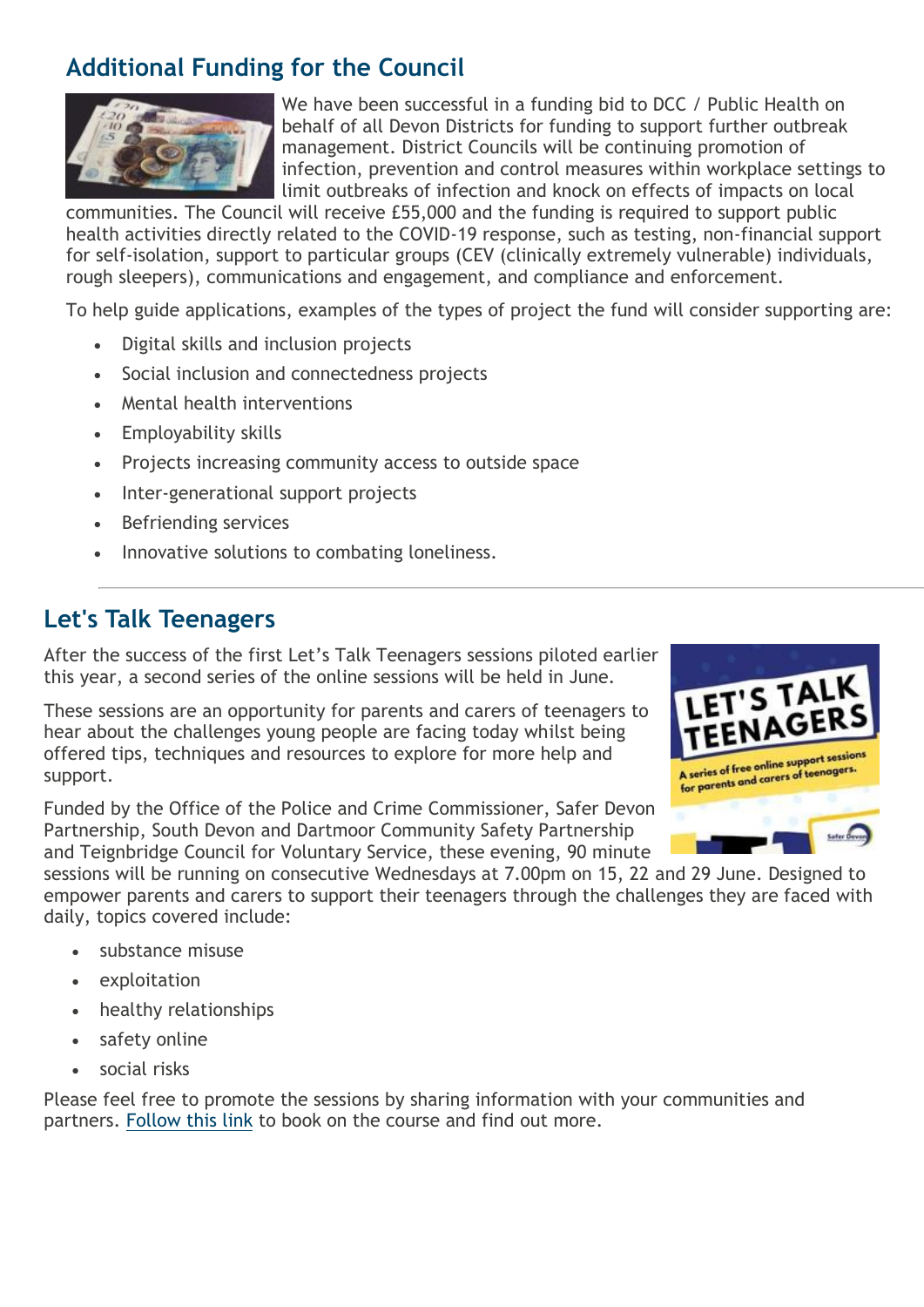# **DNPA Member update**

#### **Dartmoor's easy access routes win prestigious national award**

Dartmoor National Park's Miles Without Stiles project has been awarded the prestigious Gordon Miller Award, awarded by the Countryside Management Association (CMA).

The annual accolade goes to the most deserving project, initiative or practice that's making an outstanding contribution to countryside/urban greenspace management. It's named after the CMA's Honorary President, himself a former Peak District National Park ranger, who set up the International Ranger Federation.

Dartmoor National Park's stunning landscape, rare wildlife and rich heritage makes it a popular destination for many people but things like gates, stiles and steep slopes make it difficult for some people to explore, even if they want to.

The National Park's Miles Without Stiles routes have been created to tackle this. Routes are primarily designed for people with limited mobility including those who use wheelchairs, mobility scooters, families with pushchairs and they don't feature any obstacles to climb over. They also have facilities such as parking, toilets and cafes quite nearby.

It means anyone, no matter what their ability, can explore Dartmoor's varied landscape from woodland river valleys to expansive moorland; Bronze Age monuments to quarrying remains.

The Authority has been helped by the Dartmoor Wheelchair Access Group and regular volunteers have provided practical help to make improvements on the ground. There's now a growing selection of routes ranging from 1km to 8km and with varying degrees of difficulty.

The award comes hot on the heels of the National Park Visitor Centres scooping Gold in the South West Tourism Excellence Awards.

#### **Double yellow lines for roads around Two Bridges**

Road safety improvements have been installed on a busy stretch of road troubled by irresponsible parking.

A 'no waiting at any time' order has come into force on roads around Two Bridges. The road has long suffered from parking issues, which is not only visually intrusive but has led to road safety concerns including reduced visibility and a narrowing of the road, which can make it difficult for vehicles to pass.

Devon County Council (DCC) made the order which was supported by both DNPA and Dartmoor Forest Parish Council. It came into force on April 29.

The order stops people parking on a section of the B3212 Postbridge/Moretonhampstead road; the B3357 past Two Bridges Hotel until just after the Princetown/Plymouth junction.

Long-term safety concerns prompted DNPA, working with DCC, to install no waiting/no parking cones along the stretch to help manage parking issues.

#### **Upcoming exhibitions – National Park Visitor Centre, Princetown**

People can enjoy two exhibitions celebrating different aspects of Dartmoor by local artists. An exhibition celebrating Arthur Conan Doyle's famed novel The Hound of the Baskervilles runs until 6 June. Photographer Chris Bloodworth showcases his take on the places in the book inspired by Dartmoor.

From 7 June until 7 September, Carol Ballenger and John Powls celebrate a 25-year collaboration alongside their new book Dartmoor Dreams through black and white photographs and poems.

A parallel exhibition, *Dartmoor Dreams, Part 2 - New Work* will be showing throughout August at MAKE Southwest, Bovey Tracey. There will be associated talks and performances at both venues. Each year, DNPA hosts a range of exhibitions at its visitor centre in Princetown. Some celebrate the people that make Dartmoor special; some the landscape itself and others take a different angle on the environment.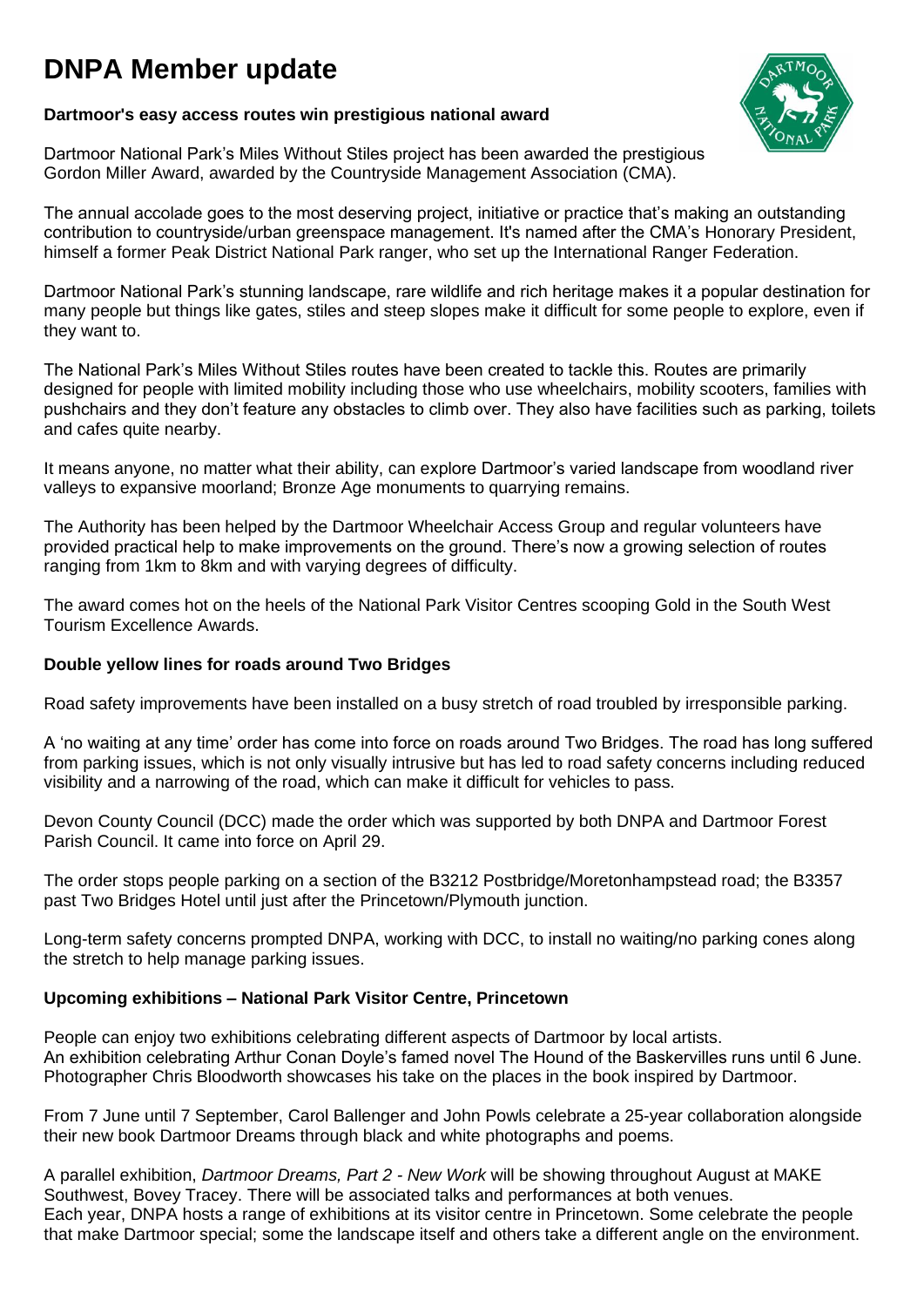All visitor centres are open daily through the summer; from 10am – 4pm until June 30 and 10am – 5pm from 1 July – 30 September.

#### **Protect Dartmoor from fires during summer, ask Rangers**

The summer months can bring increased wildfire warnings and to help protect against their devastating impacts, DNPA is asking people to take simple steps to stay safe.

To help protect against the devastating impact of fire, DNPA is asking visitors and holidaymakers not to have open fires as part of a picnic or backpack camping at any time as even a small fire can get out of control very quickly.

When fire risk is high, people should:

- Avoid using portable barbecues and camping stoves during exceptionally dry spells
- Take notice of any advisory or warning signs
- Not throw cigarettes, lighters or matches on the ground
- In the event of a fire, follow instructions from National Park Rangers and emergency services

Nevertheless, it remains a breach of the National Park byelaws to have an open fire at any time. DNPA Community and Landscape Ranger Rob Steemson is the authority's emergency officer and Chairs the Dartmoor Fire Partnership.

The partnership involves DNPA, police, the fire and rescue service, commoners, landowners, Natural England, the Duchy of Cornwall, the MOD, among others. Its aim is to get an all-embracing fire plan that works to protect the National Park.

Rob said: "Uncontrolled wildfires in sensitive areas like Dartmoor cause long-lasting damage to wildlife and have a significant impact on the landscape. They also put livestock and members of the public at risk. People can help prevent wildfires by following advice, taking extra care and leaving no trace of your visit."

Lots of work is being done by the partnership to prevent fires and reduce the risk. More recently, it was pleased to support Shaugh Prior Commoners in their efforts to secure a fire fogging unit, a crucial piece of equipment should a wildfire break out on the commons.

#### **Experience the timeless atmosphere of a 14th century Dartmoor longhouse**

Nestling in Dartmoor National Park, Higher Uppacott is now open for guided tours so people can truly get a sense of what it was like to live side by side with cattle.

Higher Uppacott is a medieval farmhouse (longhouse) in which people and cattle were accommodated under a single roof.

Owned by Dartmoor National Park Authority, Higher Uppacott is a Grade 1 listed building of international importance and comprise the highest survival of longhouses (along with Brittany) in northern Europe.

It's one of the few remaining examples of this historic building type and a tour of this remarkable place will allow people to travel back in time and get a deeper understanding of life on Dartmoor through the ages.

One of the things that makes Higher Uppacott so special is that its development from its medieval beginnings through to the present day is still clearly evident within the fabric of the building. It tells its own story through key architectural features. This development also vividly illustrates the major changes in domestic family life and the social structures of Dartmoor farming folk over the centuries.

A guided visit is the only way to see this building and the National Park is pleased to announce a series of dates throughout the summer that are available to book now. Tours start at 10:30am unless otherwise stated and last about 90 minutes. A tour costs £6 per person.

Because of the nature of the building and its limited access, places must be booked in advance. Book by contacting the National Park Visitor Centre at Princetown on 01822 890414 or email [visit@dartmoor.gov.uk](mailto:visit@dartmoor.gov.uk) with the date you want to visit.